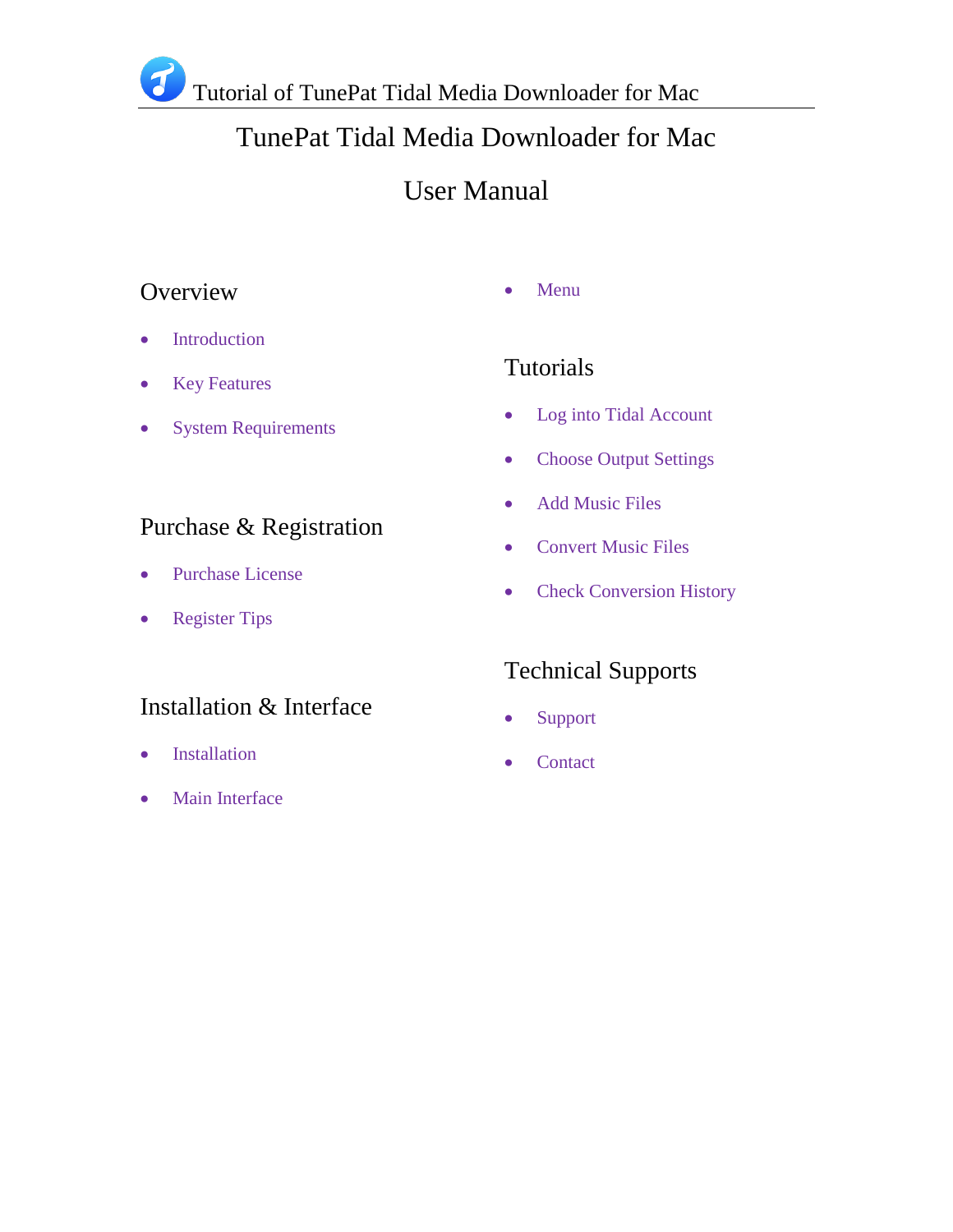# **Overview**

- Introduction
- Key Features
- System Requirements

### **Introduction**

Thanks for using TunePat Tidal Media Downloader for Mac!

Tidal Media Downloader for Mac is a smart tool that can help you download tracks from the Tidal to an open-source format like MP3, AAC, AIFF, WAV, FLAC and ALAC. With TunePat Tidal Media Downloader, you can directly download Tidal music from the Tidal web player without the installation of the Tidal App. Meanwhile, Tidal Media Downloader supports keeping Hi-Fi (High Fidelity) audio quality after conversion for Tidal Hi-Fi users and Standard audio quality for Tidal Premium users. Besides, this program supports preserving the ID3 tags, including titles, artist name, album, and it is fully compatible with macOS 10.11 to the latest macOS 12.

### **Key Features**

- Download Tidal music to Mac.
- Convert Tidal music to plain MP3/AAC/AIFF/WAV/FLAC/ALAC format.
- Preserve Hi-Fi audio quality after conversion.
- Exercise Keep all ID3 tags information  $& 10X$  faster conversion speed.
- Tidal application-free.
- Free update & technical support.

### **System Requirements**

- macOS X 10.11 or above;
- 1GHz processor or above;
- 256 megabytes (MB) or higher of RAM;
- 1GB of available hard-disk space or higher;
- 1024\*768 resolution display or higher Monitor.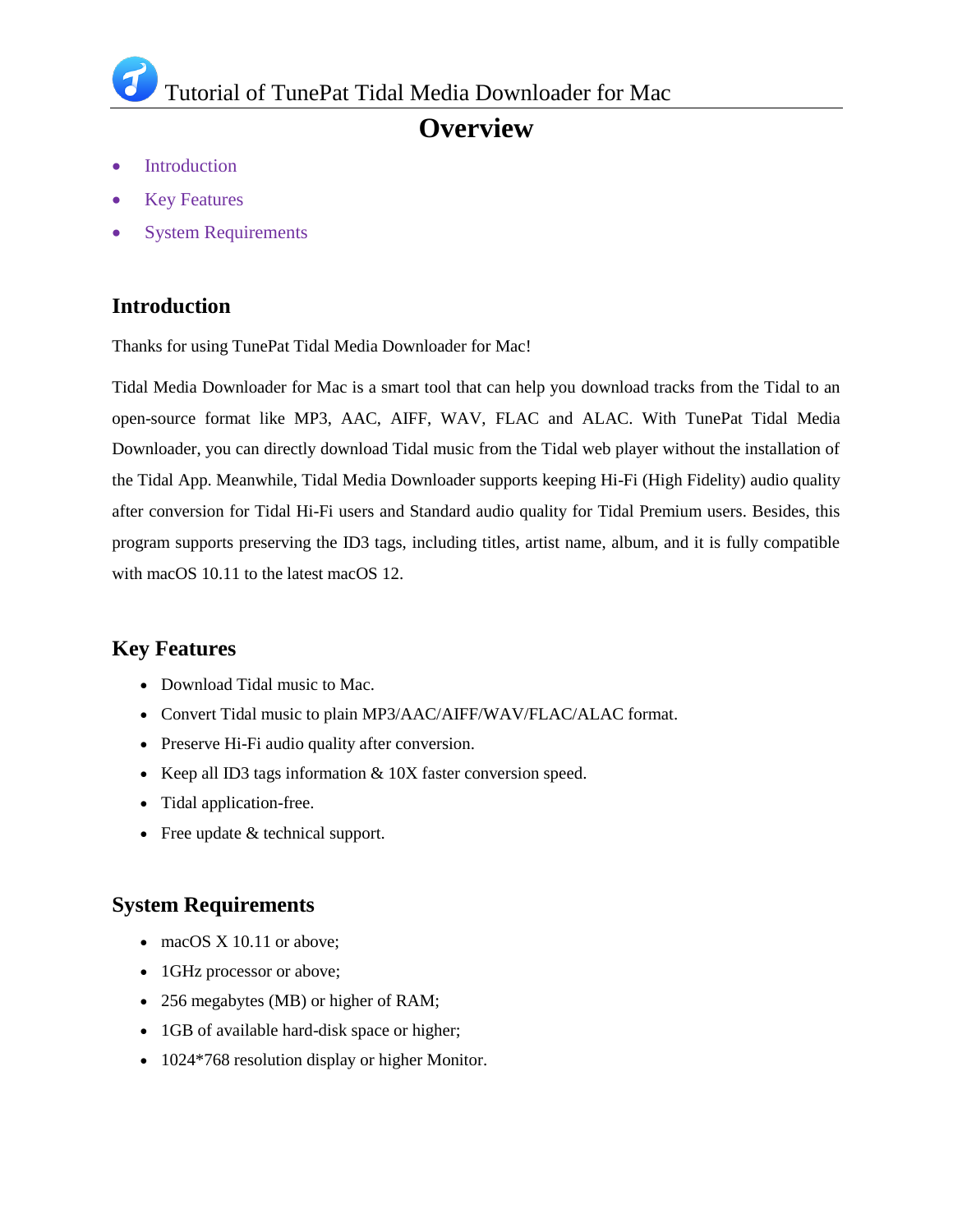# **Purchase & Registration**

- Purchase License
- Register Tips

### **Purchase TunePat Tidal Media Downloader for Mac**

**Tips**: To buy a license key for TunePat Tidal Media Downloader for Mac, click [here.](https://www.tunepat.com/media-downloader-mac/buynow.html)

#### **1. Why should I buy TunePat Tidal Media Downloader for Mac?**

The free trial version of TunePat Tidal Media Downloader enables you to convert the first three minutes of each song and convert 3 music files at a time. After you purchase this product, you will receive your Registration key to unlock the trial version limitations.

#### **2. What Benefits do we have after Registration?**

- Unlimited use without any function restrictions.
- FREE upgrades to the latest versions of the same product.
- FREE technical support.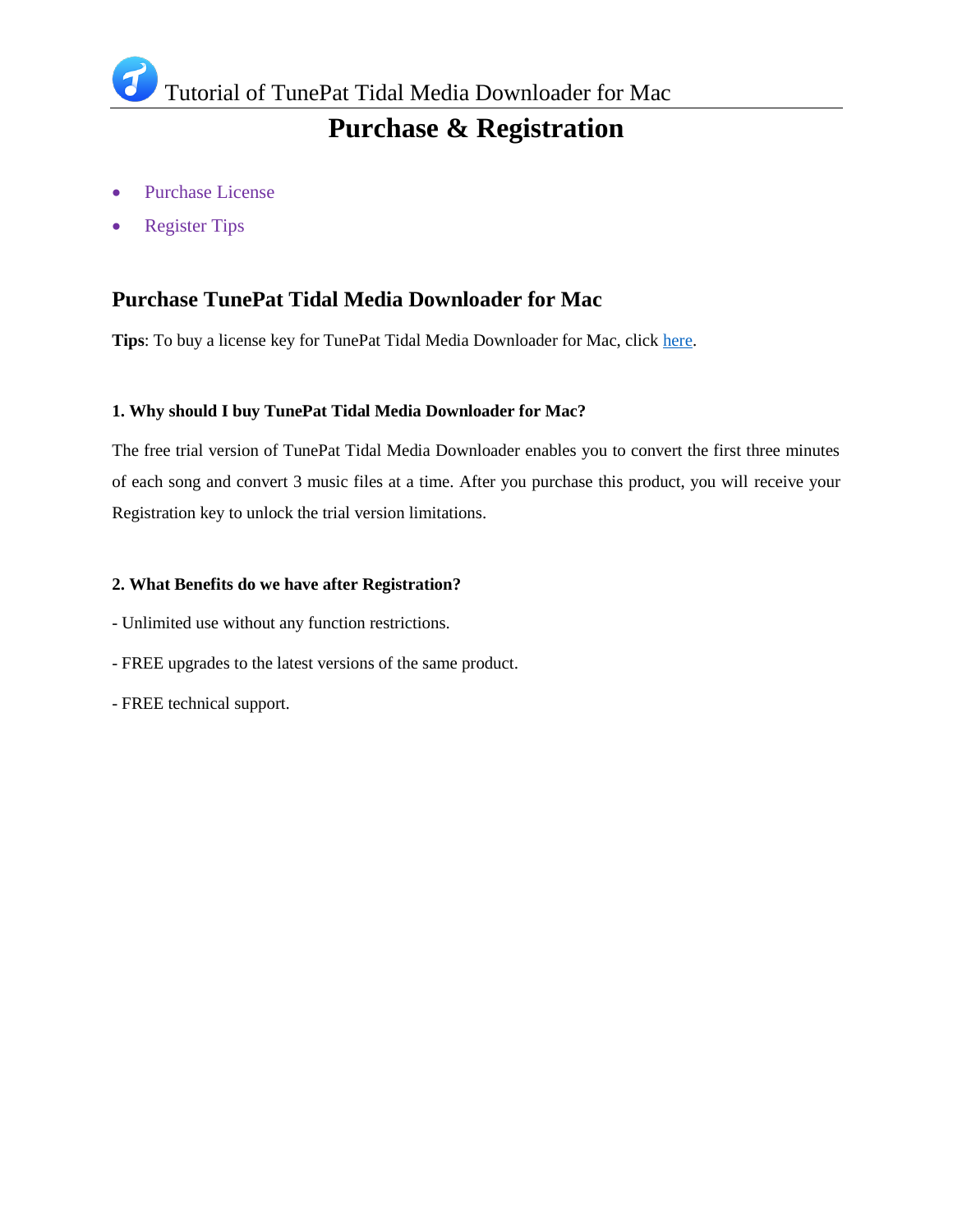## **Register Tunepat Tidal Media Downloader for Mac**

Step1: Run TunePat Tidal Media Downloader on Mac. Then, you can directly click the **Key** icon to open the registration window or click the Menu button  $\equiv$  and **Register** to open the registration window as below.

| TunePat Tidal Media Downloader (Trial)                                                                                                                                                                                                                                   |                                                                   |
|--------------------------------------------------------------------------------------------------------------------------------------------------------------------------------------------------------------------------------------------------------------------------|-------------------------------------------------------------------|
| How To Use TunePat Tidal Media Downloader                                                                                                                                                                                                                                | Online Help<br>s<br>Contact us<br>Purchase<br>ਸ਼ਾ                 |
| <b>TunePat Tidal Media Downloader</b><br>$\propto$                                                                                                                                                                                                                       | Register<br>L.<br>怸<br>Settings<br>Open log file<br>Feedback<br>Ö |
| Please enter the registration information to upgrade trial version to registered version.<br>忌<br>E-Mail:                                                                                                                                                                | Check for updates<br>z<br>Appearance<br>u<br>About<br>$\Theta$    |
| P<br>Code:                                                                                                                                                                                                                                                               |                                                                   |
| <b>Buy Now</b><br>Register<br>Free Trial<br>1. We access Tidal via en embedded browser, so you can login Tidal Web Player directly.<br>2. We never keep records of your account info at any time during your sessions. Please visit our Privacy Policy for more details. |                                                                   |

**Step2**: Copy and paste the registration **Email** and **Code** you received into the popup registration window, then click the **Register** button.

**Step3**: Once finished the Registration process, the limitations of the trial version will be removed.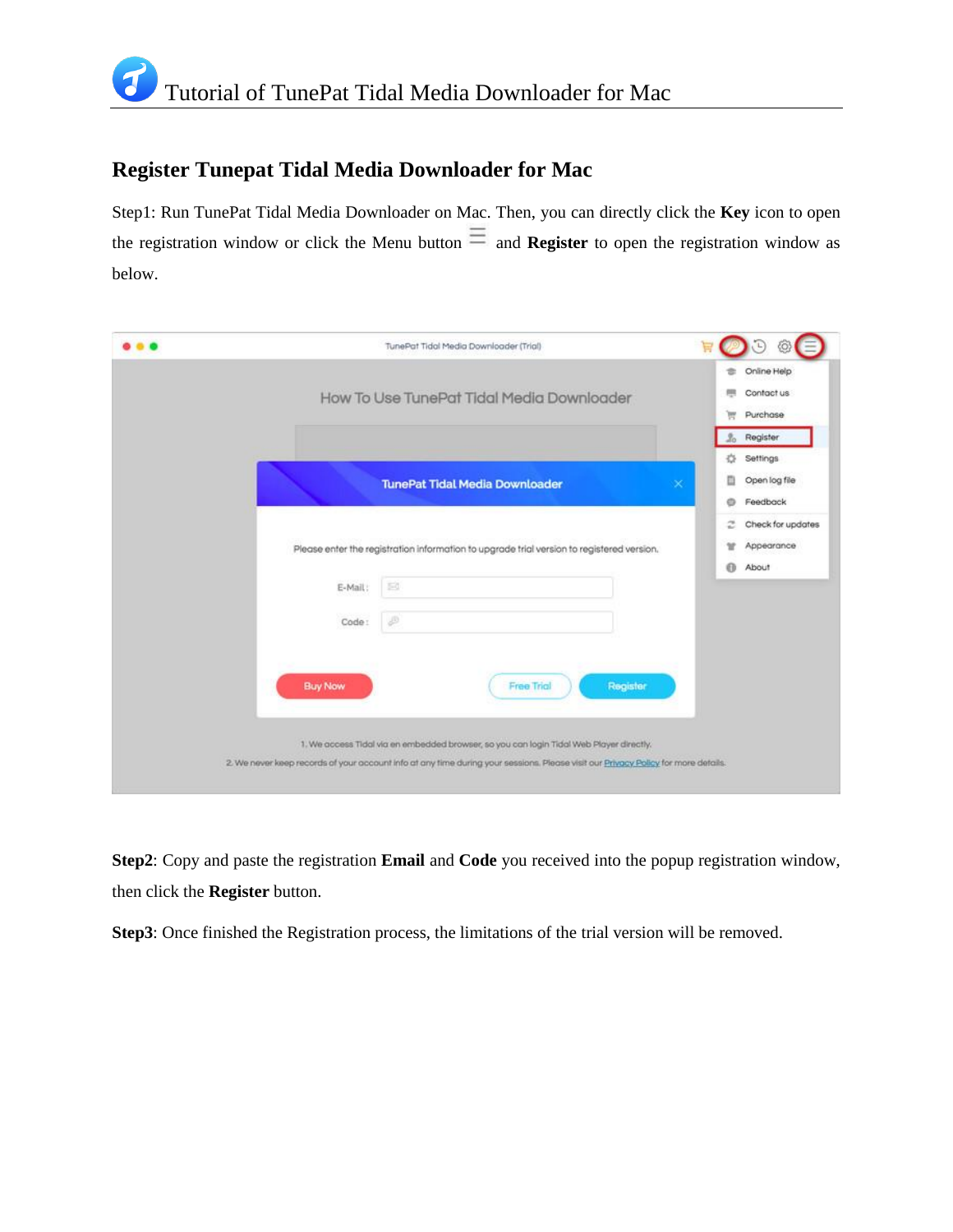#### **Tips:**

1. Make sure your computer is well-connected with the Internet.

2. We suggest you copy & paste the Registration information into the popup dialog.

3. Make sure both Registration Email and Registration key are provided by our company after purchasing.

If you have not paid, please click **Buy Now** to get a license.

4. Please make sure Registration Email and Registration key you entered are both complete and correct; otherwise, an error message will pop up as below:

|         | <b>TunePat Tidal Media Downloader</b>                                                                                                                                                        |  |
|---------|----------------------------------------------------------------------------------------------------------------------------------------------------------------------------------------------|--|
|         | Please enter your new license, or buy a new one.                                                                                                                                             |  |
| E-Mail: | X                                                                                                                                                                                            |  |
| Code:   | P                                                                                                                                                                                            |  |
|         | The registration information must be entered exactly as they appear in your confirmation email.<br>Using the copy and paste method to enter the license is recommended.<br>Cancel<br>Confirm |  |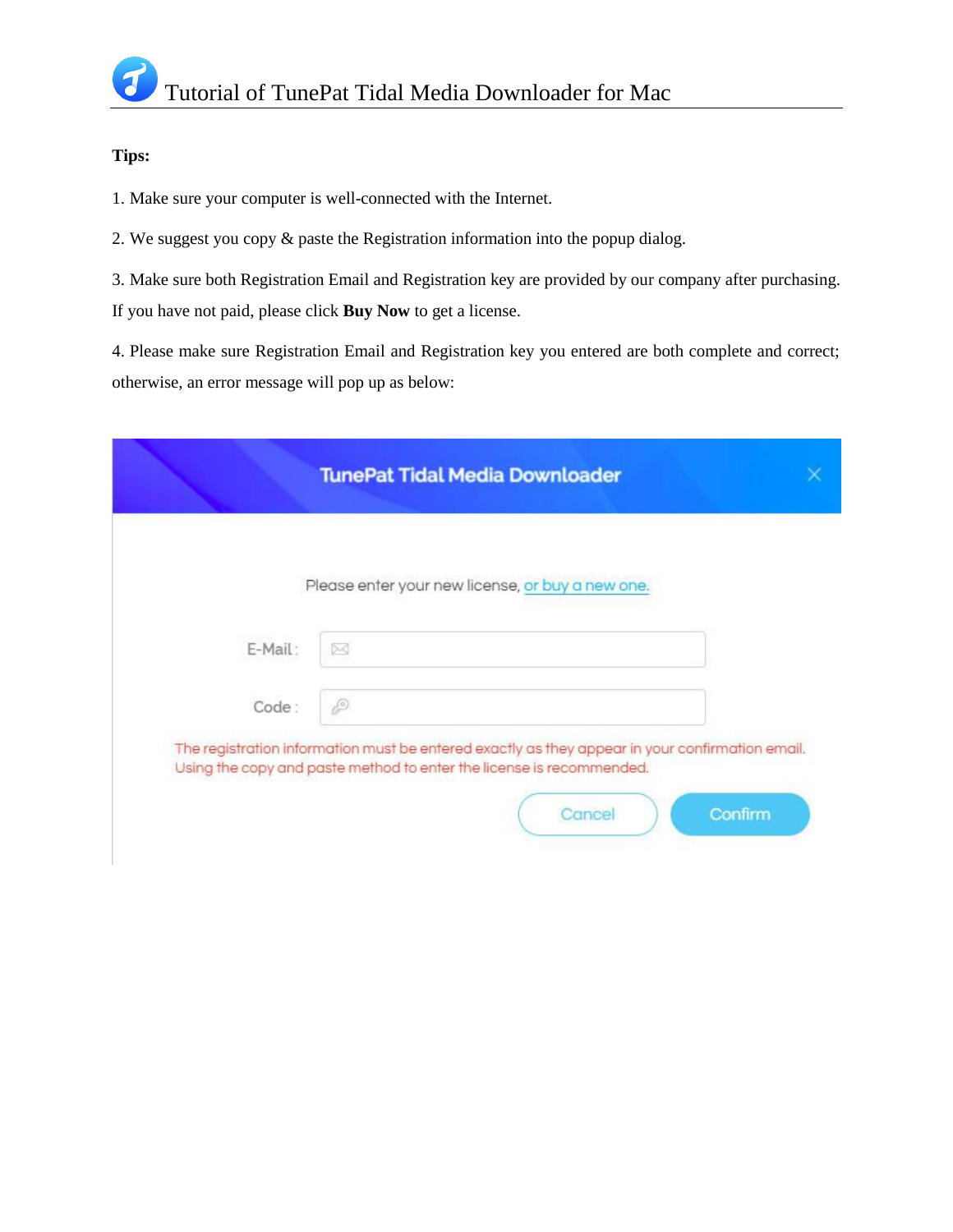Tutorial of TunePat Tidal Media Downloader for Mac

## **Installation & Interface**

- Installation
- Main Interface
- Menu

### **Installation**

To install this product, please refer to the following steps:

1. Download the latest version of TunePat Tidal Media Downloader through [Download Center.](https://www.tunepat.com/download.html)

2. Double click the installation file to start installing the program on your Mac. Then simply drag the TunePat application's icon to your Applications folder.

3. Follow the instruction to finish the installation.

### **Main Interface**

After launching TunePat Tidal Media Downloader for Mac and signing in with your Tidal Music account, you will see the main interface like this:

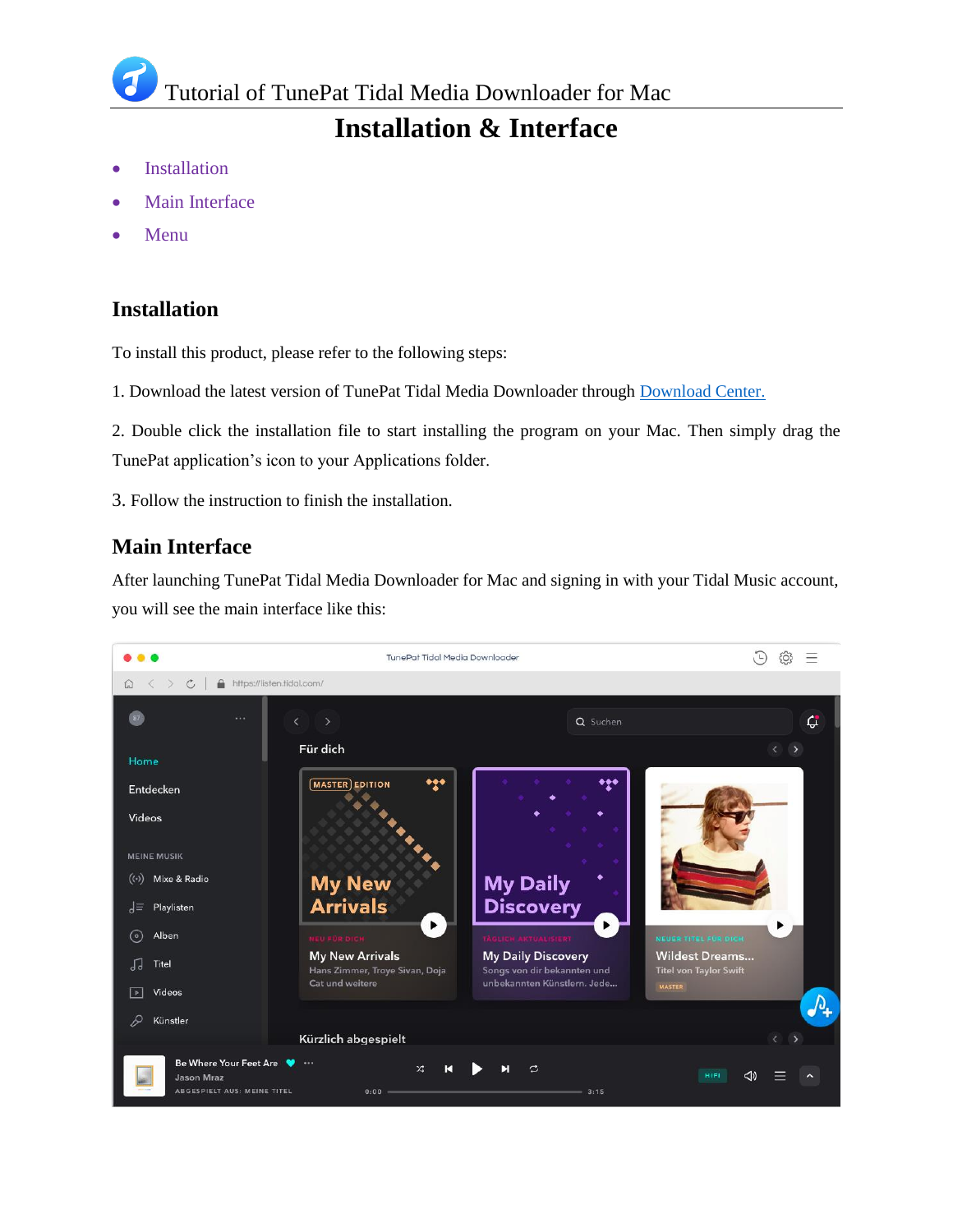### **Menu**

When clicking the Menu button  $\equiv$  on the upper right corner of the interface, you will see the menu list as the following picture. Here you can choose the language you want to use, check for the update when a new version is available, open the online-help page of TunePat Tidal Media Downloader, etc.

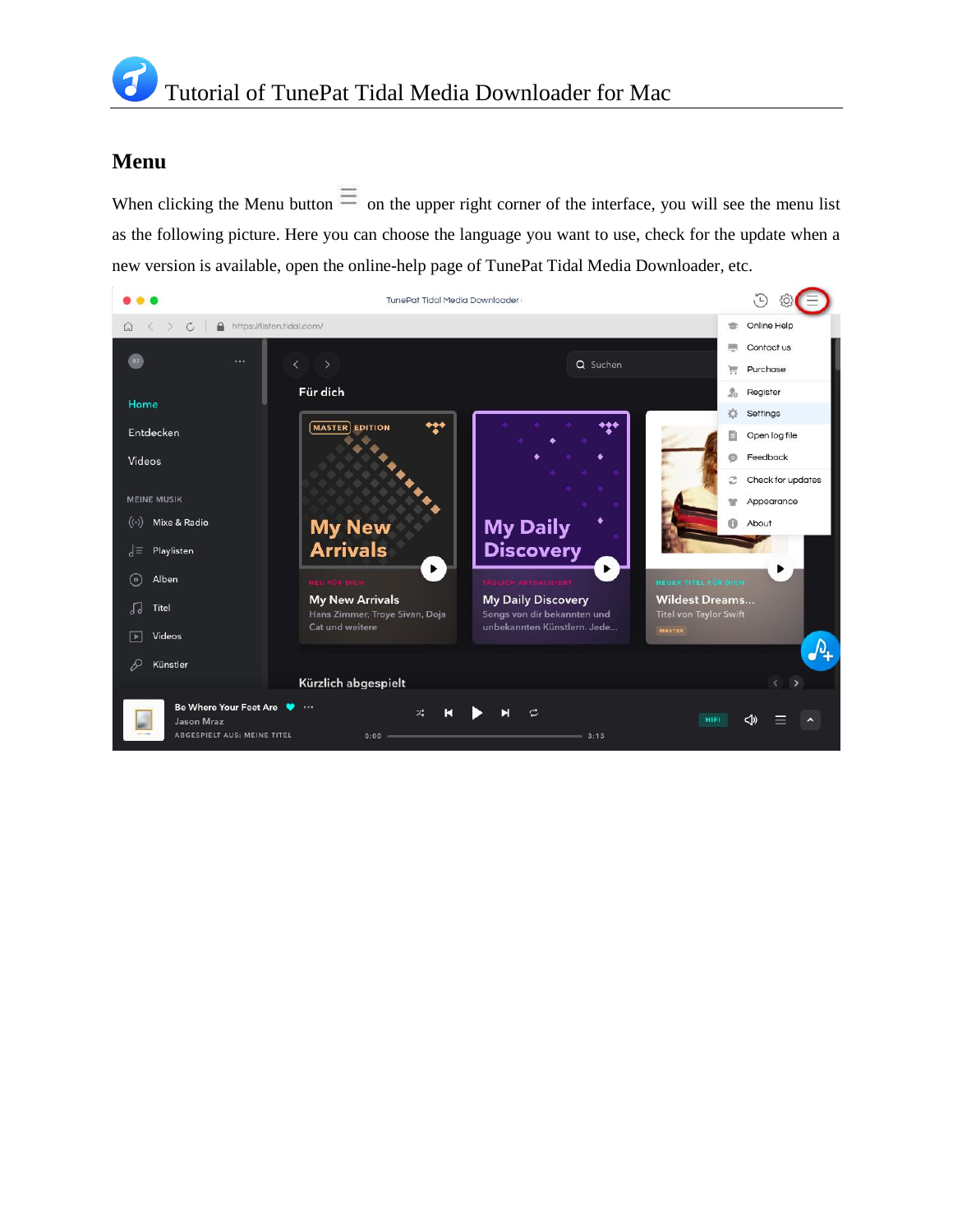Tutorial of TunePat Tidal Media Downloader for Mac

# **Tutorials**

- Log into Tidal Account
- Choose Output Settings
- Add Music Files
- Convert Music Files
- Check Conversion History

## **Log into Tidal Account**

Open Tidal Media Downloader for Mac, then you can follow the instruction to click the Log in optioin to log into your Tidal account. Please note that TunePat will not take any information out of your account.

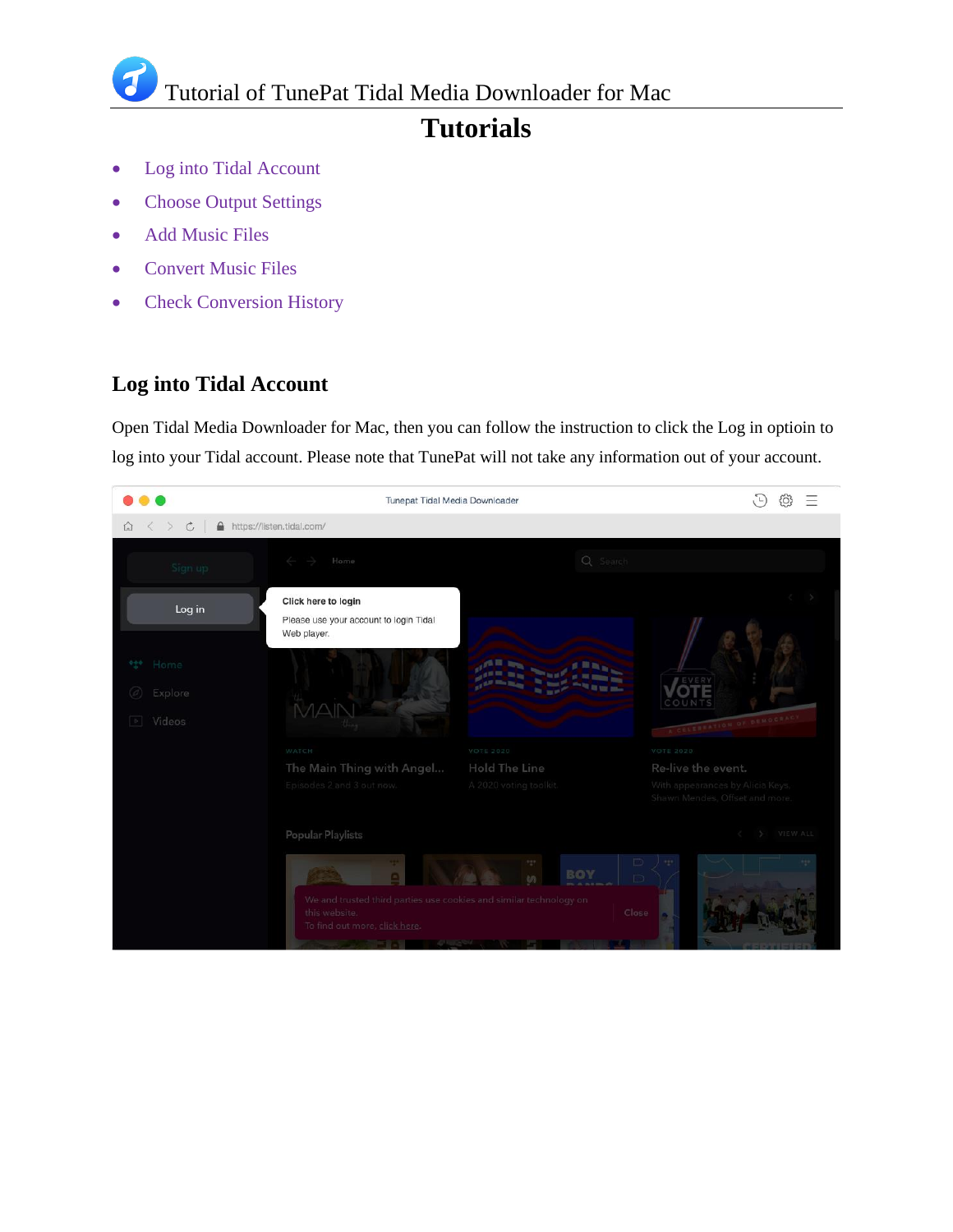### **Choose Output Settings**

Then, click the Setting icon on the upper right corner to choose the Output Format (MP3/AAC/AIFF/FLAC/WAV/ALAC), the Output Quality (320kbps, 256kbps, 192kbps, 128kbps), and Output Path. In addition, for better organizing your music library, you can save the output audio files into an organized folder like Artist, Album, Artist/Album, or Album/Artist.

**Note:** If you choose **Auto** as the output format, TunePat Tidal Media Downloader will output the Tidal Music to the original HiFi sound quality by default.

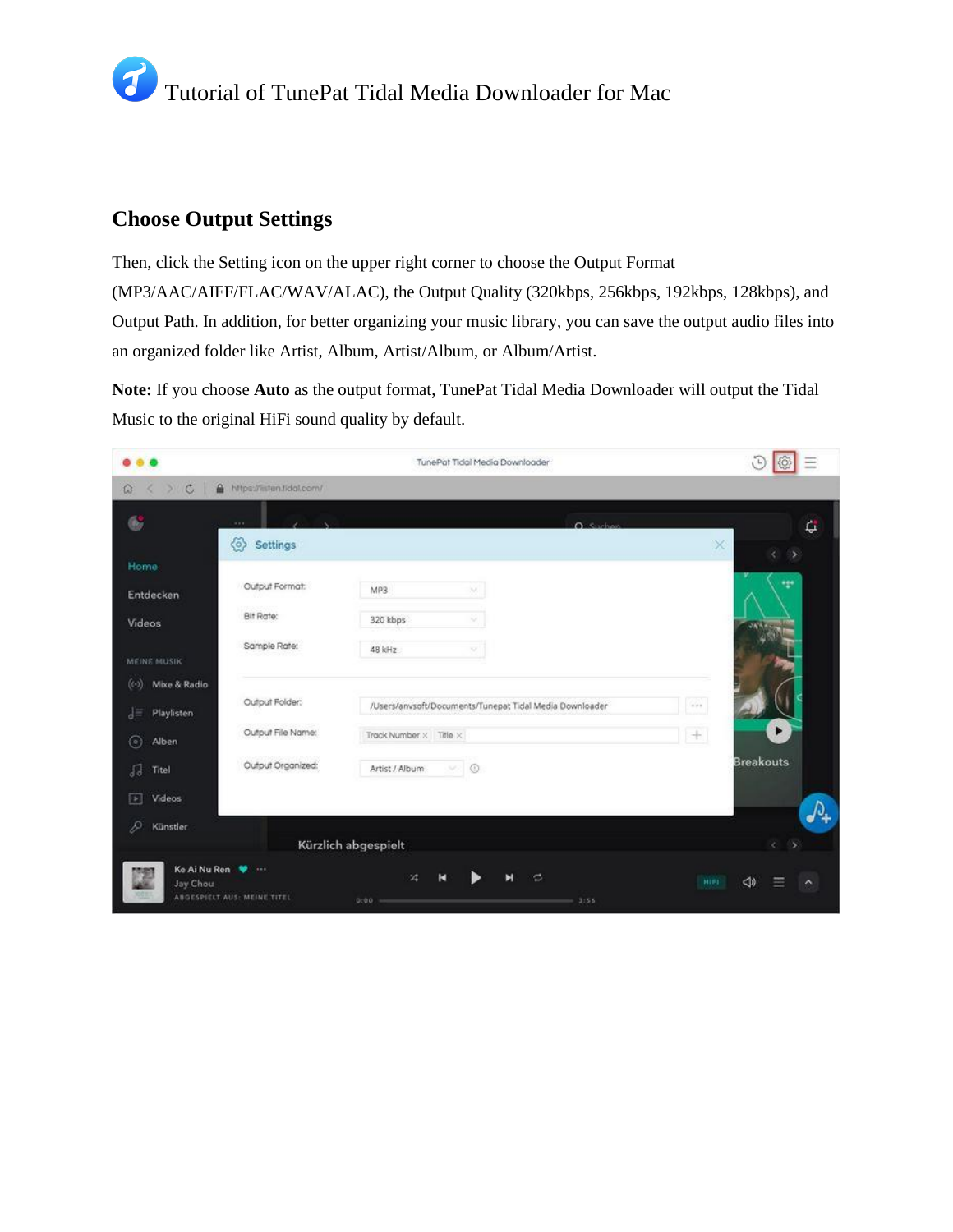### **Add Music Files**

Open a playlist, artist, or album, then click on the  $\frac{p}{r}$  button and select the songs that you'd like to convert from the popup window.

To parsing multiple songs from different playlists, albums or artists in the same time, you can click on the **Save to list** button and the selected songs will be added to the Convert list. After selecting all songs you wish to convert, click **Convert** button to begin the process. Or if you just need to convert these checked items, directly hit on the **Convert Now** option.

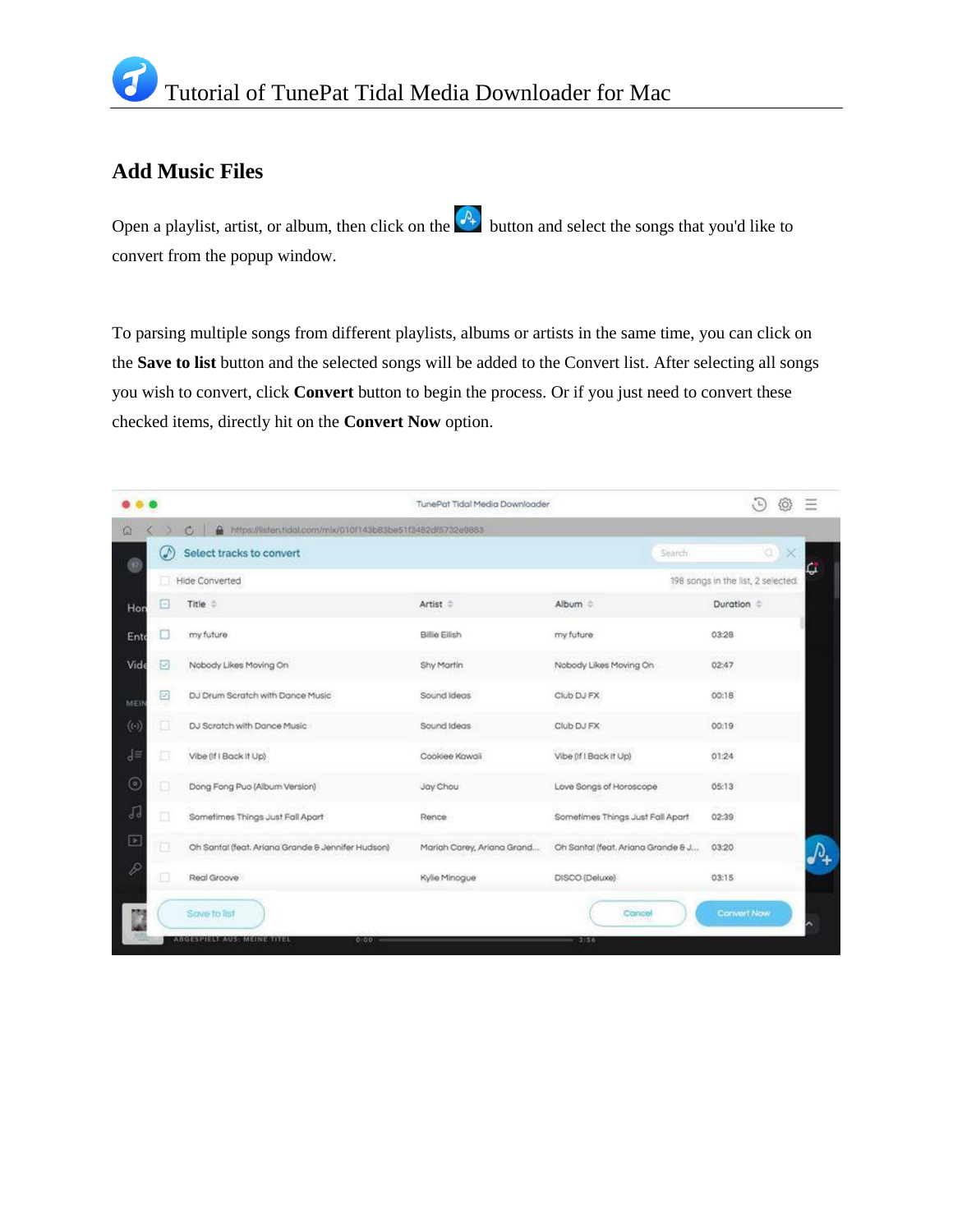

|                                                                                 |                                                             | TunePat Tidal Media Downloader |                                   | 會<br>G.              | Ξ            |
|---------------------------------------------------------------------------------|-------------------------------------------------------------|--------------------------------|-----------------------------------|----------------------|--------------|
| $\alpha$<br>c                                                                   | https://listen.tidol.com/mb/013997eedc5f87754fef623f826o42. |                                |                                   |                      |              |
| ⊛<br>Start to convert<br>⊛                                                      |                                                             |                                |                                   | $\times$             | lc.          |
|                                                                                 |                                                             |                                |                                   | 4 songs in the list. |              |
| Title<br>Hon                                                                    |                                                             | Artist                         | Album                             | Duration             |              |
| Ento<br>DJ Drum Scratch with Dance Music                                        |                                                             | Sound Ideas                    | Club DJ FX                        | 00:18                |              |
| Vide<br>Nobody Likes Moving On                                                  |                                                             | Shy Martin                     | Nobody Likes Moving On            | 02:47                |              |
| MEIN<br>Army of Thieves<br>$\langle \cdot \cdot \rangle$                        |                                                             | Hans Zimmer, Steve Mazz        | Army of Thieves (Soundtra         | 02:08                |              |
| $\mathbf{J}$<br>Be Alive (Original Song from the Motion Picture "King Richard") |                                                             | Beyoncé                        | Be Alive (Original Song fro 03:40 |                      |              |
| $\odot$                                                                         |                                                             |                                |                                   |                      |              |
| 同                                                                               |                                                             |                                |                                   |                      |              |
| $\boxed{\bullet}$                                                               |                                                             |                                |                                   |                      | $\mathbb{Q}$ |
| $\overline{\mathcal{P}}$                                                        |                                                             |                                |                                   |                      |              |
| 向 Delete All                                                                    |                                                             |                                | Cancel                            | Convert              |              |
| ABGESPIELY AUST MEINE TITEL                                                     | 0:00                                                        |                                | 3:56                              |                      |              |

### **Convert Music Files**

Now TunePat starts converting the Music to the output format you selected. Wait till complete.

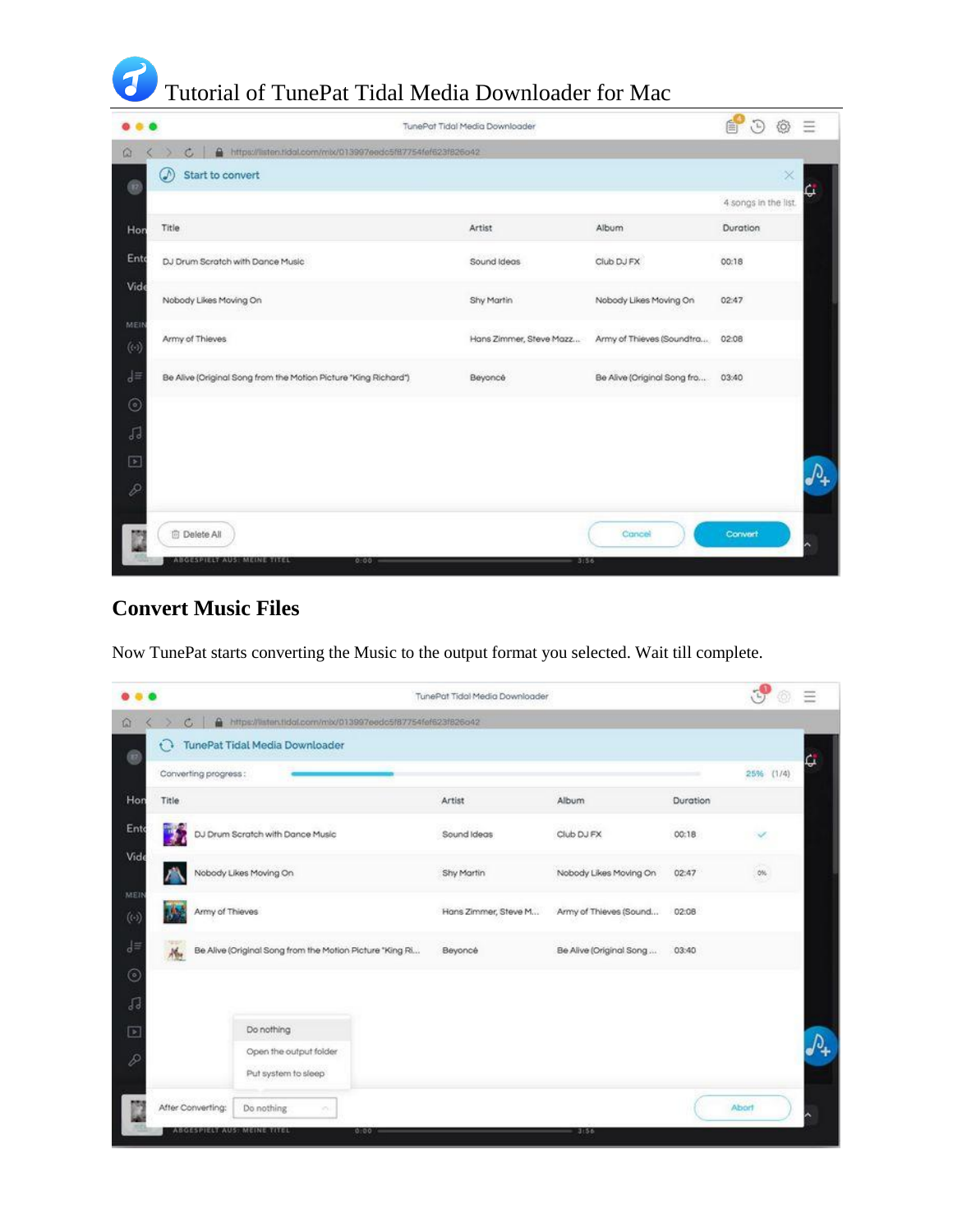**Tips**: If you don't wish to output folder being opened automatically after conversion, you can change the option from the **Open the output folder** to **Do nothing**.

## **Check Conversion History**

Once the conversion is done, you can find the downloaded Tidal Music by clicking  $\hat{\mathbb{D}}$  on the upper right corner or directly going to the output folder you customized in the previous step.